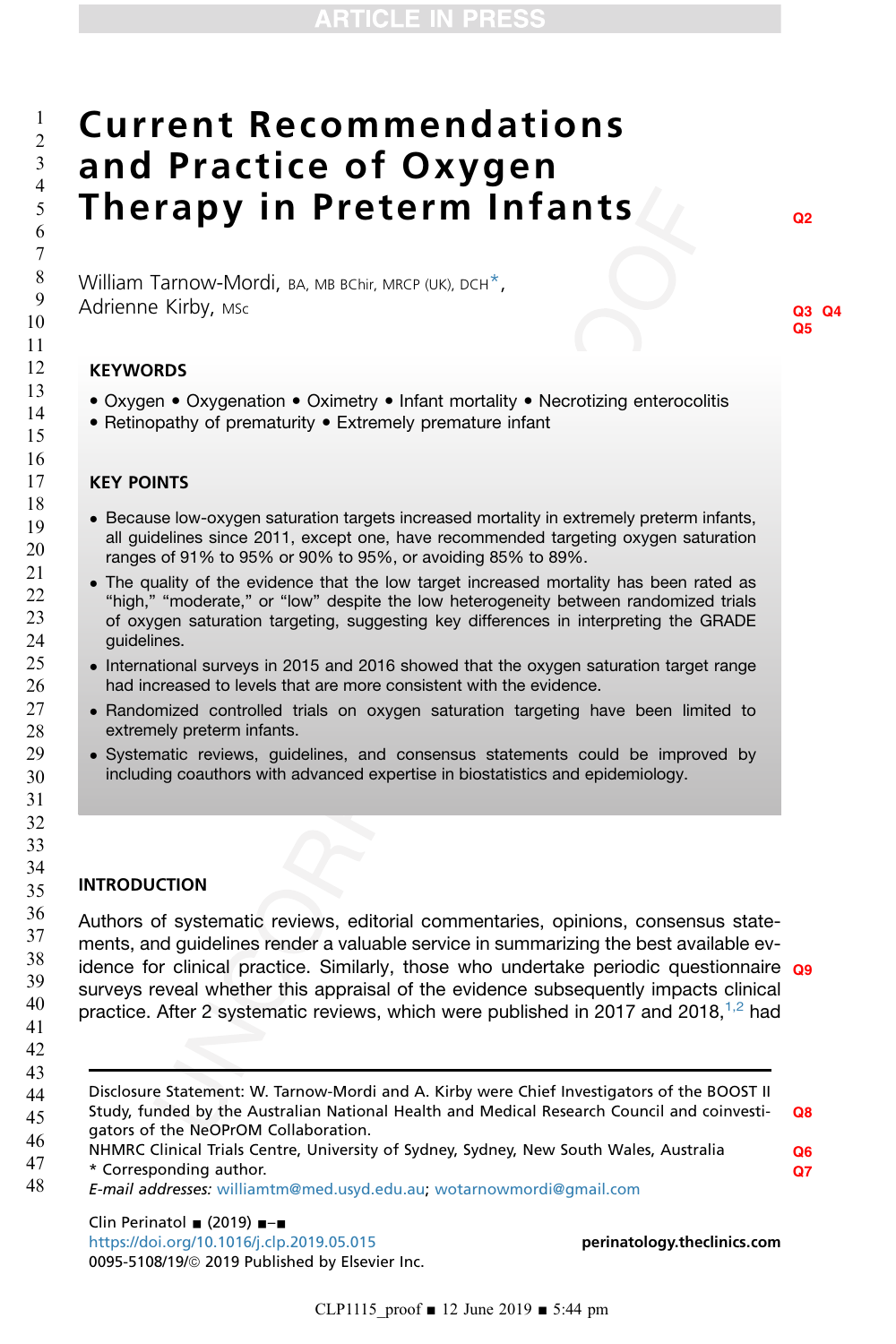75 76 77

assessed the 5 Neonatal Oxygen Prospective Meta-analysis (NeOProM) trials of low- (85%–89%) versus high- (91%–95%) oxygen saturation target ranges in infants of less than 28 weeks' gestation, $3\overline{7}$  the authors evaluated published (i) recommendations for oxygen-saturation target ranges in these infants during oxygen therapy after admission to the neonatal unit and (ii) surveys of practice. Q10 49 50 51 52 53

## The GRADE Working Group Guidelines **The GRADE Working Group Cuidelines**

Several systematic reviews, commentaries, and consensus statements have cited the GRADE guidelines $8-10$  in assessing (a) the quality of evidence and (b) the strength of recommendations made. The 4 grades of evidence in the GRADE guidelines are high quality (indicating that further research is very unlikely to change the confidence in the estimate of effect), moderate quality (further research is likely to have an important impact on the confidence in the estimate of effect and may change the estimate), low quality (further research is very likely to have an important impact on the confidence in the estimate of effect and is likely to change the estimate), and very low quality (very uncertain about the estimate). Evidence from observational studies is initially rated as of low quality, but ratings can be modified upward, while evidence from randomized studies is initially rated as of high quality, but ratings can be modified downward. After assessing the quality of evidence, GRADE gives criteria to rate rec-ommendations for practice as "strong" or "weak."<sup>[11](#page-11-0)</sup> 56 57 58 59 60 61 62 63 64 65 66 67 68

The GRADE process begins with a Health Care Question (Patient Intervention, Comparator, Outcome), progresses through systematic reviews of all evidence addressing that question, rates the quality of evidence of each outcome across studies and overall, and then rates the strength of the resulting recommendations, as summarized in [Fig. 1](#page-2-0). 69 70 71 72 73 74

## OXYGEN SATURATION TARGETS IN INFANTS LESS THAN 28 WEEKS' GESTATION Methods

#### Search strategy 78

The authors searched PubMed for systematic reviews, editorial commentaries, opinions, consensus statements, and guidelines on oxygen therapy in infants less than 28 weeks' gestation, excluding (i) reports of individual randomized controlled trials (RCTs) of low- versus high-oxygen saturation targets, (ii) guidelines focusing on a single measure of outcome, for example, retinopathy of prematurity (ROP), bronchopulmonary dysplasia (BPD), and (iii) systematic reviews or commentaries on oxygen targeting during resuscitation or delivery room care. Further relevant articles were obtained from the reference lists of publications identified as above. The search was limited to the period since the publication in 2010 of SUPPORT, $3$  the first of the NeO-ProM trials.[12](#page-11-0) The search terms were "((clinical practice guidelines) AND preterm AND oxygen) NOT resuscitation," which yielded 18 hits and "systematic review AND preterm AND oxygen NOT resuscitation," which yielded 90 hits. Guidelines, systematic reviews, narrative reviews, commentaries, opinions, and consensus statements were selected from among these 108 hits. This search strategy yielded 21 publications ([Table 1](#page-3-0)).<sup>[1,2,13–31](#page-11-0)</sup> The authors also searched CINAHL using the terms (MM "Infant, Premature") AND (MM "Practice Guidelines"), which yielded 28 hits, none of which  $_{.012}$ were relevant. 79 80 81 82 83 84 85 86 87 88 89 90 91 92 93 94 95

These strategies also yielded 2 surveys of clinical practice, one conducted between November 2015 and February 2016 in 193 European neonatal intensive care units  $(NICUs),<sup>32</sup>$  $(NICUs),<sup>32</sup>$  $(NICUs),<sup>32</sup>$  and another among representatives of 329/390 NICUs of the International Network for Evaluating Outcomes in Neonates (iNeo), conducted in 2015.<sup>33</sup> 96 97 98 99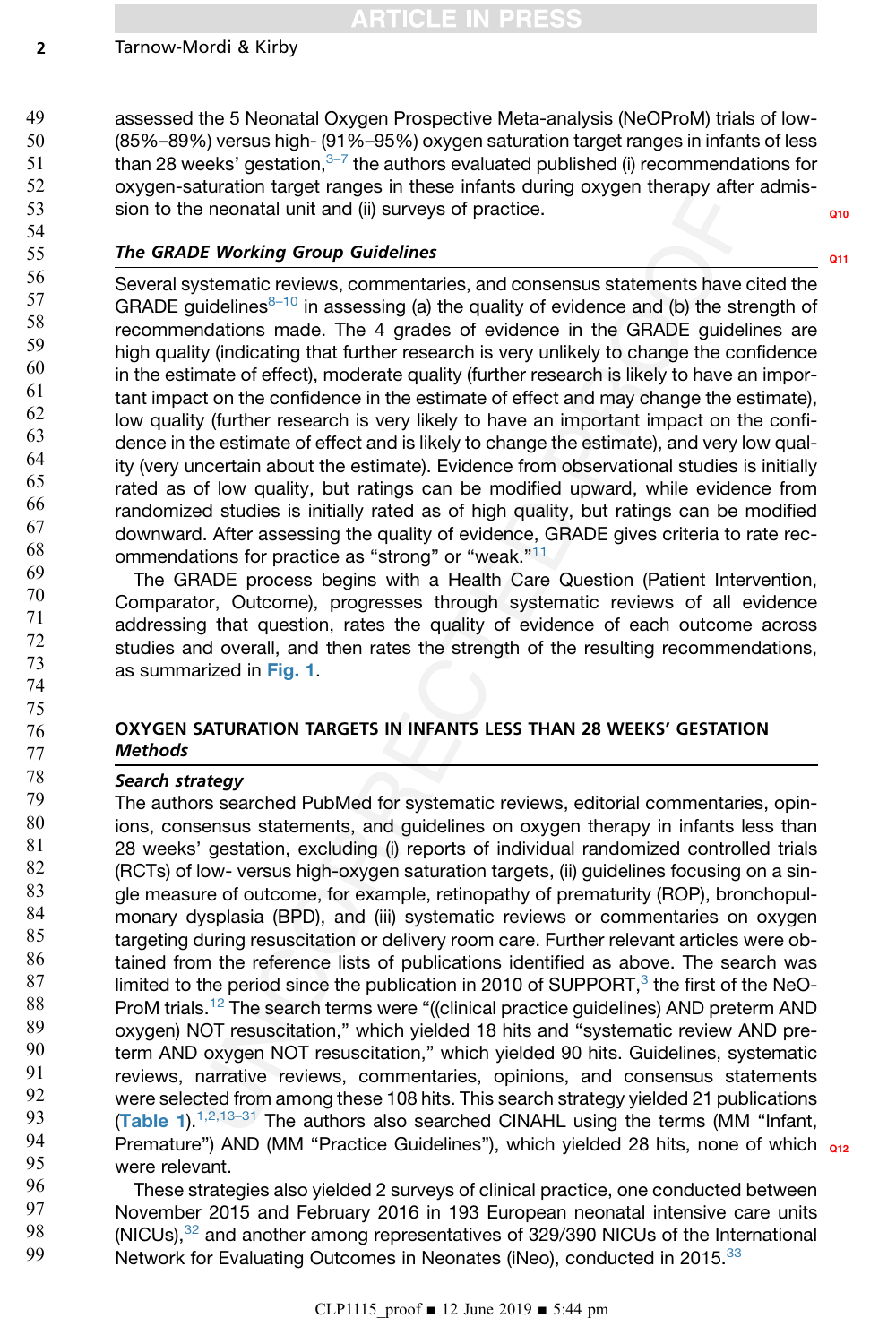## **ARTICLE IN PRESS**

<span id="page-2-0"></span>

"conditional" or "discretionary". (Reproduced with permission, from figure 1, Guyatt <sup>Q24</sup> et al. $<sup>8</sup>$  $<sup>8</sup>$  $<sup>8</sup>$ )</sup> ) and the contract of the contract of the contract of the contract of the contract of the contract of the contract of the contract of the contract of the contract of the contract of the contract of the contract of the con

**Results**  

#### Recommendations for practice

The authors found 2 consensus guidelines, $19,29$  a clinical report from the Committee on Fetus and Newborn of the American Academy of Pediatrics (AAP), $^{26}$  $^{26}$  $^{26}$  5 systematic reviews,  $1,2,20,22,28$  and 13 commentaries or opinions (see [Table 1](#page-3-0)). 

 

European Consensus guidelines and American Academy of Pediatrics Clinical Report In 2016, the European Consensus Guidelines on Management of Respiratory Distress Syndrome,<sup>[29](#page-12-0)</sup> in an update of its earlier consensus statement,<sup>[19](#page-11-0)</sup> suggested an oxygen saturation target of 90% to 94% for all preterm infants less than 2[8](#page-11-0) weeks' gestation. Using the GRADE guidelines, the European Consensus group assessed the overall quality of evidence for this recommendation overall, rather than 

for specific outcomes, as "moderate" and the strength of this recommendation as "weak."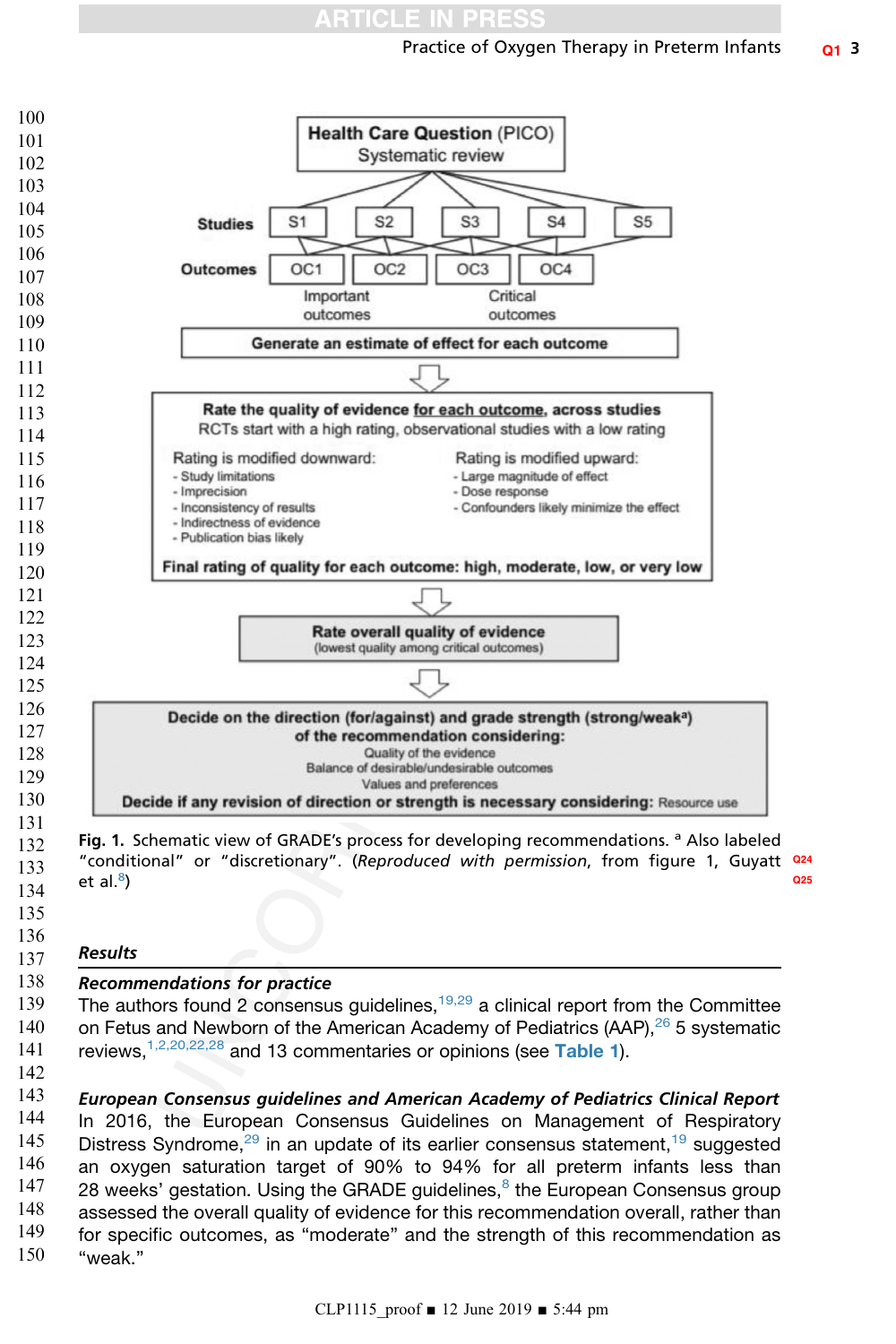<span id="page-3-0"></span>

### Table 1

CLP1115\_proof CLP1115\_proof■

12 June 2019

 $=$  5:44 pm

Recommendations for oxygen saturation target ranges and alarm limits **CONSTAN CONSTANT CONSTANT CONSTANT CONSTANT** Q13

| First Author, y                        | <b>Type of Publication</b> | Recommended Target Range, %                           | <b>Quality of Evidence (Strength</b><br>of Recommendation) |
|----------------------------------------|----------------------------|-------------------------------------------------------|------------------------------------------------------------|
| Saugstad et al, <sup>13</sup> 2011     | Commentary                 | >89                                                   |                                                            |
| Bashambu et al, <sup>14</sup> 2012     | Narrative review           | >89                                                   |                                                            |
| Askie, <sup>15</sup> 2013              | Opinion                    | >90                                                   |                                                            |
| Polin & Bateman <sup>16</sup> 2013     | Commentary                 | $90 - 95$                                             |                                                            |
| Bancalari & Claure, <sup>17</sup> 2013 | Commentary                 | $90 - 95$                                             |                                                            |
| Stenson, <sup>18</sup> 2013            | Opinion                    | $90 - 95$                                             |                                                            |
| Sweet et al, $19$ 2013                 | <b>Consensus statement</b> | $90 - 95$                                             | Moderate                                                   |
| Saugstad & Aune, <sup>20</sup> 2014    | <b>Systematic review</b>   | $90 - 95$                                             |                                                            |
| Schmidt et al, $21$ 2014               | Commentary                 | 85-88 to 93-94, <sup>a</sup> 89-90 to 95 <sup>b</sup> |                                                            |
| Manja et al, $^{22}$ 2015              | <b>Systematic review</b>   | —                                                     | Low <sup>c</sup>                                           |
| Synnes & Miller, <sup>23</sup> 2015    | Commentary                 | $85 - 95$                                             |                                                            |
| Isaacs, $24$ 2016                      | Commentary                 | $91 - 95$                                             |                                                            |
| Stenson, 25 2016                       | Commentary                 | $90 - 95$                                             |                                                            |
| Cummings et al, <sup>26</sup> 2016     | Committee clinical report  | 90 to 95 <sup>d,e</sup>                               |                                                            |
| Deschmann & Norman, <sup>27</sup> 2017 | Commentary                 | $91 - 95$                                             |                                                            |
| Manja et al, $28$ 2017                 | <b>Systematic review</b>   | $91 - 95e$                                            | Moderate <sup>c</sup>                                      |
| Sweet et al, $29$ 2017                 | Consensus statement        | $90 - 94$ <sup>e</sup>                                | Moderate (weak)                                            |
| Askie et al, <sup>1</sup> 2017         | <b>Systematic review</b>   |                                                       | High <sup>c</sup>                                          |
| Askie et al, <sup>2</sup> 2018         | Systematic review          |                                                       |                                                            |
| Bizzarro, 30 2018                      | Commentary                 | $91 - 95$                                             |                                                            |
| Stenson & Saugstad <sup>31</sup> 2018  | Commentary                 | $91 - 95^{\circ}$                                     |                                                            |

<sup>a</sup> For example, alarm limits in hospitals with low rates of mortality and NEC but high rates of severe ROP.<br><sup>b</sup> For example, alarm limits in hospitals with low rates of severe ROP, but high rates of mortality and NEC.

<sup>c</sup> For effect on mortality.

<sup>d</sup> 90% to 95% may be safer than 85% to 89% in some infants.<br><sup>e</sup> Lower alarm limit will generally need to extend somewhat below the lower target.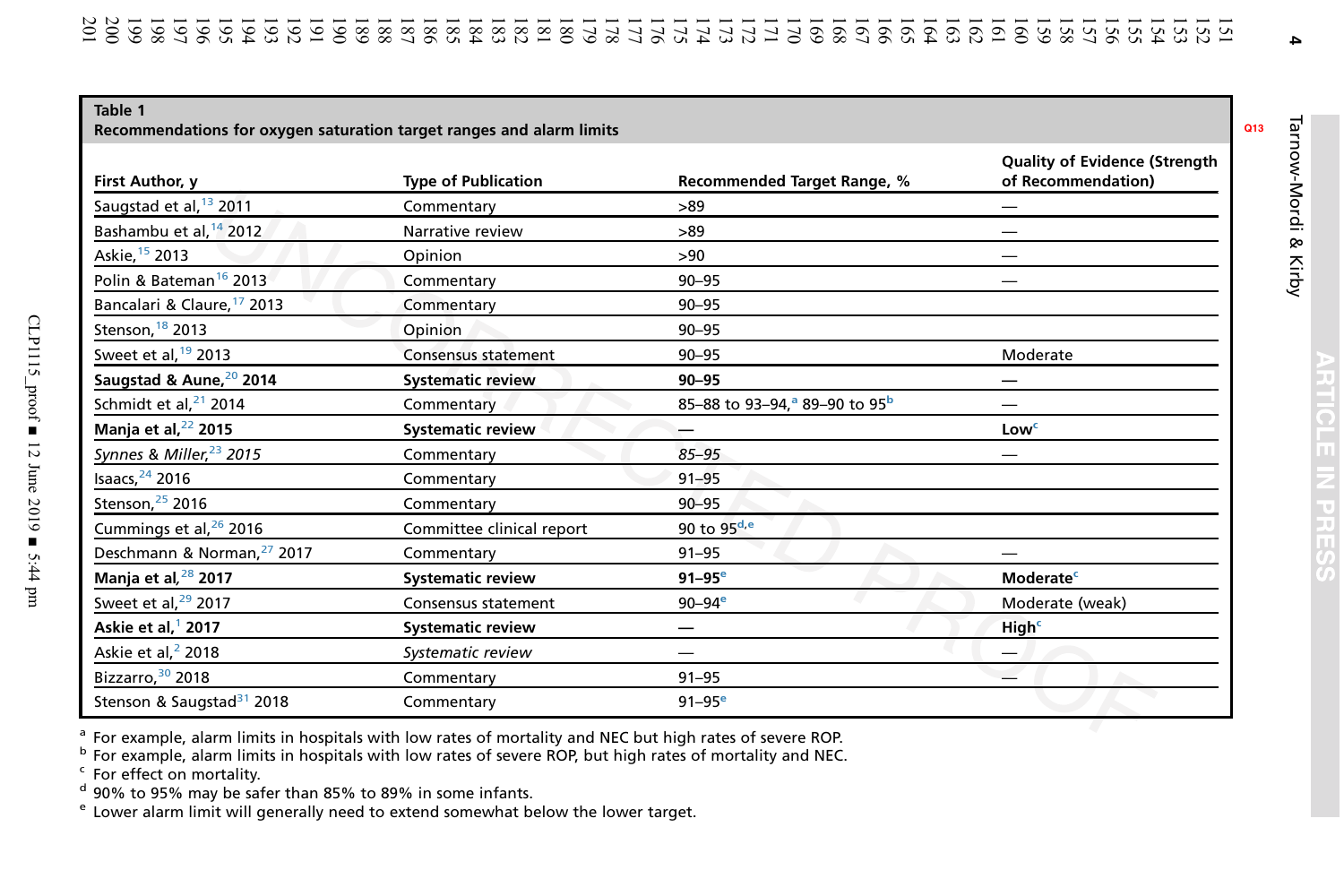## **ARTICLE IN PRESS**

### Practice of Oxygen Therapy in Preterm Infants

In 2016, the AAP Committee on Fetus and Newborn<sup>[26](#page-12-0)</sup> concluded that an oxygen saturation target range greater than 89% may be safer, at least for some infants. Although the disproportionately high rate of mortality in small-for-gestational-age infants in the low-target group was discussed, the committee did not define those infants in whom it considered a higher saturation target safer. The AAP Committee on Fetus and Newborn did not apply the GRADE guidelines. 202 203 204 205 206 207

208

#### Systematic reviews 209

In [20](#page-11-0)14, Saugstad and Aune<sup>20</sup> published a systematic review and meta-analysis on infants less than 28 weeks' gestation reported in the 5 NeOProM trials. They reported no difference in death or disability up to 24 months corrected gestational age in 2463 infants in SUPPORT $3$  and COT, $5$  the 2 trials that had reported this outcome. However, all 5 trials reported an increased relative risk (RR) for mortality at discharge or followup (4884 infants; RR 1.41; 95% confidence interval [CI] 1.14–1.74) and for necrotizing enterocolitis (4929 infants; RR 1.25, 95% CI 1.05–1.49). Results were inconclusive for ROP, BPD, brain injury, and patent ductus arteriosus. They recommended adoption of an oxygen saturation target range of 90% to 95% until 36 weeks' gestation but did not use the GRADE guidelines to assess the quality of evidence or strength of this recommendation. 210 211 212 213 214 215 216 217 218 219 220

In 2015, Manja and colleagues<sup>[22](#page-12-0)</sup> published a systematic review in 4929 infants re-ported in the 5 NeoProM trials, which was the first to use the GRADE quidelines<sup>[8](#page-11-0)</sup> to assess the quality of evidence for each outcome. It reported (i) no effect for death or disability up to 24 months corrected gestational age in 3 trials (2716 infants; RR 1.02, 95% CI 0.94-1.14: quality of evidence downgraded to moderate $\mathrm{^8}$  $\mathrm{^8}$  $\mathrm{^8}$ ); (ii) increased hospital mortality in the low-target group across 4 trials (3757 infants; RR 1.18, 95% CI 1.03–1.36: quality of evidence downgraded to low<sup>8</sup> because, among other reasons, the separation in oxygen saturation achieved between low- and high-target groups was less than planned); (iii) that the low target increased NEC in 5 trials (4929 infants;  $_{014}$ RR 1.24%, 95% 1.05–1.47; quality of evidence downgraded to moderate); (iv) no effect for severe ROP in 5 trials (4066 infants; RR 0.72, 95% CI 0.5–1.04; quality of evidence downgraded to low<sup>8</sup> because of unexplained heterogeneity); and (v) no effect for BPD, neurodevelopmental outcomes at 18 to 24 months, and hearing loss (quality of evidence downgraded to moderate<sup>[8](#page-11-0)</sup>). 221 222 223 224 225 226 227 228 229 230 231 232 233 234

In 2017, Manja and colleagues<sup>[28](#page-12-0)</sup> published a systematic review of RCTs evaluating the effect of lower (85%–89%) versus higher (91%–95%) pulse oxygen saturation  $(Spo<sub>2</sub>)$  target on mortality and neurodevelopmental impairment at 18 to 24 months.<sup>[28](#page-12-0)</sup> They concluded that the risks associated with restricting the upper  $Spo<sub>2</sub>$  target limit to 89% outweighed the benefits. The quality of evidence was moderate. They speculated that a wider target range (lower alarm limit, 89%, and upper alarm limit, 96%) might increase time spent within the 91% to 95% range. 235 236 237 238 239 240 241

In 20[1](#page-11-0)7, Askie and colleagues<sup>1</sup> published a Cochrane Review of the effects of targeting lower versus higher arterial oxygen saturations on death or disability in preterm infants, based on the 5 NeOProM trials, in a total of 4965 infants less than 28 weeks' gestation. They applied the GRADE guidelines to assess the quality of evidence for estimates of the effect of the low-target range on individual outcomes. Their assessments of the quality of evidence for these outcomes have been summarized alongside the assessments of Manja and colleagues $^{22}$  $^{22}$  $^{22}$  in [Table 2](#page-5-0). 242 243 244 245 246 247 248

In [2](#page-11-0)018, Askie and colleagues<sup>2</sup> published the results of the previously planned<sup>[12](#page-11-0)</sup> prospective individual patient data meta-analysis of the effects of targeting 85% to 89% versus 91% to 95% oxygen saturation in all 4965 infants less than 28 weeks' gestation in the 5 NeOProM Collaboration trials. This publication<sup>[2](#page-11-0)</sup> (which did not apply 249 250 251 252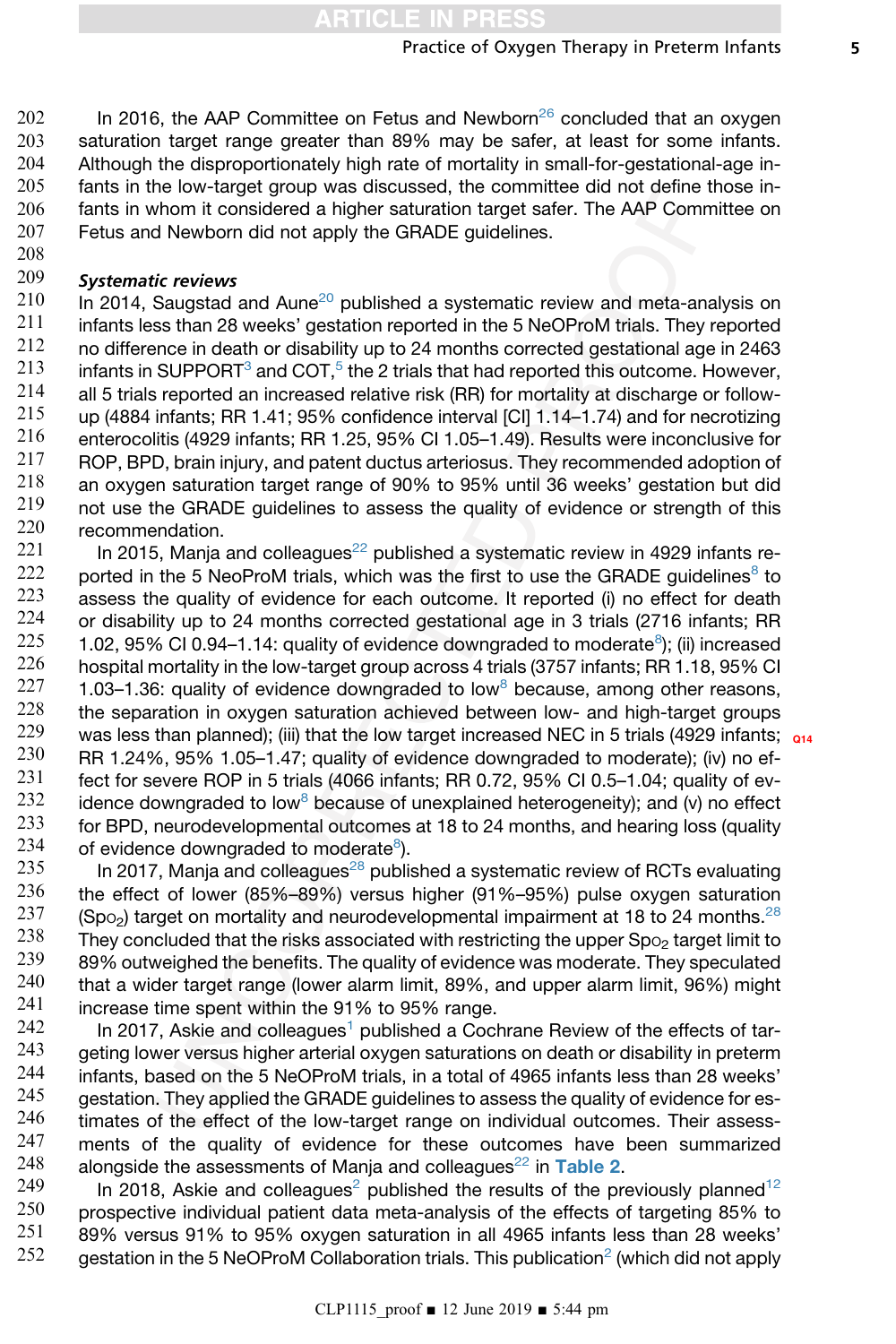<span id="page-5-0"></span>

Table 2 Observed effects of the low-target range 85% to 89% on individual outcomes in 2 systematic reviews of 5 trials, with quality of evidence assessed by GRADE

| Outcome                            | <b>Observed Effect</b><br>on This Outcome in as Assessed in | of 85%-89% Target Quality of Evidence<br>Manja et al, $^{22}$ 2015 Manja et al, $^{22}$ 2015 | Observed Effect of<br>85%-89% Target on<br>This Outcome in Askie Askie et al. <sup>1</sup><br>et al, <sup>1</sup> 2017 | Quality of<br>Evidence as<br>Assessed in<br>2017 |
|------------------------------------|-------------------------------------------------------------|----------------------------------------------------------------------------------------------|------------------------------------------------------------------------------------------------------------------------|--------------------------------------------------|
| Death or<br>disability<br>at 24 mo | No effect                                                   | Moderate                                                                                     | No effect                                                                                                              | High                                             |
| Hospital<br>death                  | Increased                                                   | Low                                                                                          | Increased                                                                                                              | High                                             |
| Disability at<br>18-24 mo          | No effect                                                   | Moderate                                                                                     | No effect                                                                                                              | High                                             |
| <b>NEC</b>                         | Increased                                                   | Moderate                                                                                     | Increased                                                                                                              | High                                             |
| Treated ROP No effect              |                                                             | Low                                                                                          | No effect                                                                                                              | Moderate                                         |
| Hearing loss No effect             |                                                             | Moderate                                                                                     | No effect                                                                                                              | Not assessed                                     |
| <b>Blindness</b>                   | No effect                                                   | Moderate                                                                                     | No effect                                                                                                              | Not assessed                                     |

the GRADE guidelines<sup>12</sup>) and the Cochrane Review by Askie and colleagues<sup>1</sup> suggest that for every 1000 infants, targeting low- versus high-oxygen saturation made no difference in death or major disability up to 18 to 24 months, nor in major disability, including blindness, but led to 28 more deaths, 22 more cases of NEC, and 42 fewer infants being treated for ROP.  $1,2,34$  $1,2,34$ 

[Table 3](#page-6-0) presents the authors' reasons for uprating the Quality of Evidence that the low target increases mortality in the NeOProM trials in 2 systematic reviews using GRADE from "low"<sup>22</sup> to "high."<sup>1</sup>

## SURVEYS OF CLINICAL PRACTICE IN OXYGEN TARGETING AMONG INFANTS LESS THAN 28 WEEKS' GESTATION

In a Web-based survey among representatives of 390 NICUs of the iNeo conducted in 2015, responses were received from 329 (84%). $33$  Of these, 60% had recently made changes to their upper and lower  $Spo<sub>2</sub>$  target limits, with the median value of the target range set higher than previously by 2% to 3% in 8 of 10 networks. 286 287 288 289

In a similar survey of 193 European NICUs conducted in 2015 and 2016, $32$  there was considerable variation in practice. The most frequently targeted oxygen-saturation ranges were 90% to 95% (28%), 88% to 95% (12%), 90% to 94% (5%), and 91% to 95% (5%), reflecting the most commonly recommended target ranges shown in [Table 1](#page-3-0). A total of 156 NICUs (81%) had recently changed their oxygen saturation target limits. The median values for the oxygen-saturation ranges in clinical practice had increased by between 3% and 5% within the last 10 years. 290 291 292 293 294 295 296 297

Neither survey determined current practice in setting alarm limits nor in oxygen saturation targeting for preterm infants of 30 to 36 weeks' gestation.

#### **Discussion** 299 300

298

All 5 systematic reviews of trials of oxygen saturation targeting for infants of less than 28 weeks' gestation that were identified since 2010 concluded that the low target 85% to 89% increased mortality.<sup>[1,2,20,22,28](#page-11-0)</sup> [Table 1](#page-3-0) shows notable uniformity in 301 302 303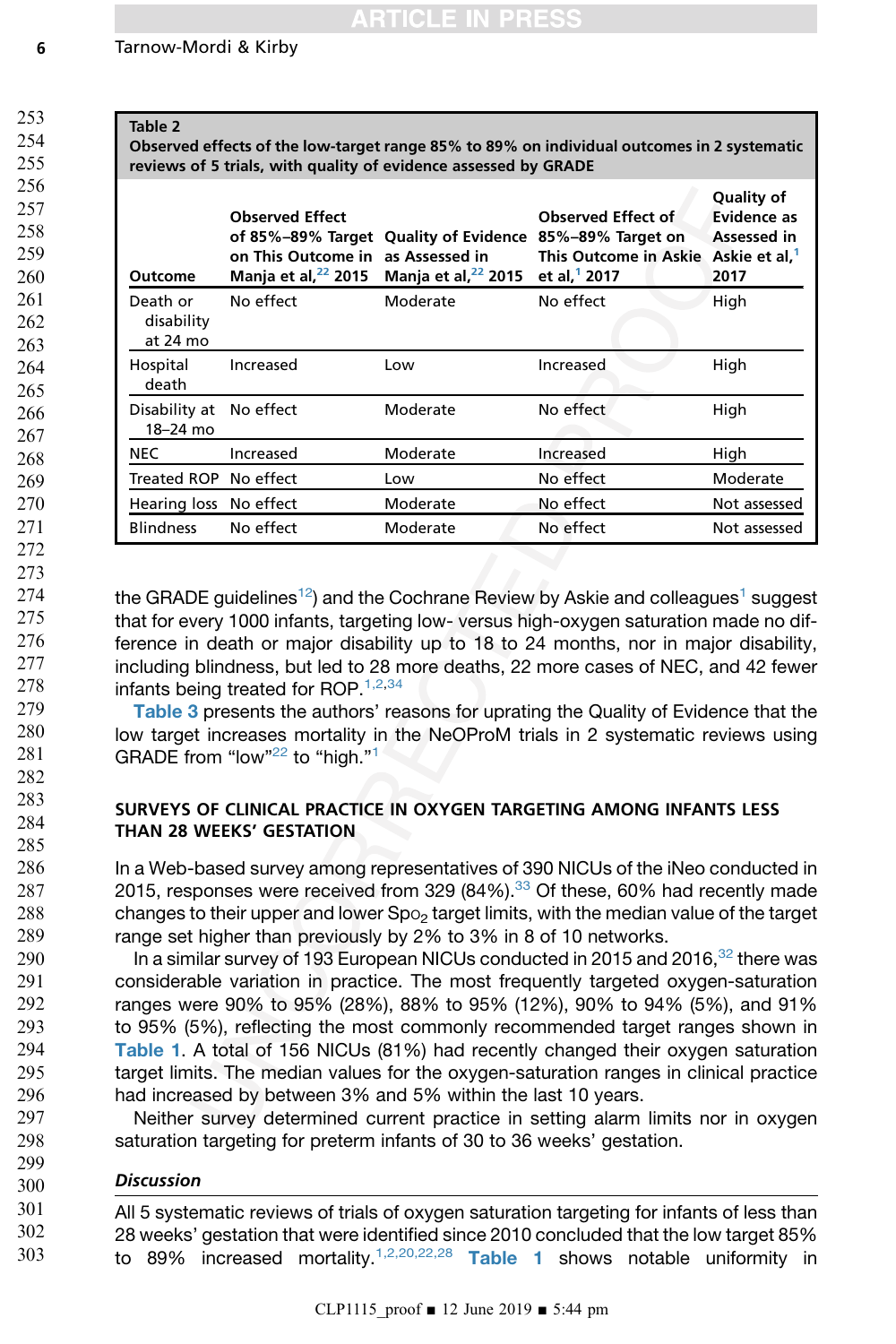Contrasting interpretations of the quality of evidence that the low target increased mortality in randomized controlled trials of oxygen saturation targets in infants less than 28 wk using

353 354 <span id="page-6-0"></span>Table 3

GRADE[8](#page-11-0)

| <b>Initial Reason for Downgrading</b><br>Quality of Evidence <sup>22</sup>                                                                                                                                                                                                                                                                                                                                                                                                                                                                                                                                                                                               | <b>Reinterpretation Using the</b><br><b>GRADE Guidelines</b>                                                                                                                                                                                                                                                                                                                                                                                                                                        | <b>Our Interpretation</b><br>of the Effect on<br><b>Quality of Evidence</b> |
|--------------------------------------------------------------------------------------------------------------------------------------------------------------------------------------------------------------------------------------------------------------------------------------------------------------------------------------------------------------------------------------------------------------------------------------------------------------------------------------------------------------------------------------------------------------------------------------------------------------------------------------------------------------------------|-----------------------------------------------------------------------------------------------------------------------------------------------------------------------------------------------------------------------------------------------------------------------------------------------------------------------------------------------------------------------------------------------------------------------------------------------------------------------------------------------------|-----------------------------------------------------------------------------|
| 1. Separation of achieved Spo <sub>2</sub><br>values was less than planned                                                                                                                                                                                                                                                                                                                                                                                                                                                                                                                                                                                               | Despite less than expected<br>separation, mortality effects<br>were still observed. This<br>confounding is likely to have<br>minimized the effect (see<br>Fig. $18$ )                                                                                                                                                                                                                                                                                                                               | Rating should be<br>modified upward                                         |
| 2. The oximeter algorithm was<br>revised during enrollment to 3<br>trials $5,7$                                                                                                                                                                                                                                                                                                                                                                                                                                                                                                                                                                                          | The revised algorithm improved<br>separation in oxygen<br>saturation <sup>34</sup> and thus study<br>power. The original algorithm<br>reduced separation (see Fig. 18),<br>thus underestimating the<br>average estimate of effect <sup>34</sup>                                                                                                                                                                                                                                                     | Rating should be<br>modified upward                                         |
| algorithm was not a<br>prespecified outcome; yet 2<br>BOOST II trials <sup>7,35</sup> were stopped<br>early because of an increase in<br>this outcome                                                                                                                                                                                                                                                                                                                                                                                                                                                                                                                    | 3. Mortality in infants on the revised The BOOST II protocols specified a Rating should be<br>difference in a major endpoint<br>of >3 standard errors or >3<br>standard deviations (equivalent<br>to $P<.0027$ ) to justify early<br>stopping. After SUPPORT<br>showed excess mortality, <sup>3</sup> the<br>BOOST II trials <sup>7,35</sup> were stopped<br>early because of a highly<br>significant increase in pooled<br>mortality in infants on revised<br>oximeters (RR 1.65; $P = .0003^{36}$ | modified upward                                                             |
| 4. Only $4^{3,6,35}$ of 5 trials reported<br>hospital death                                                                                                                                                                                                                                                                                                                                                                                                                                                                                                                                                                                                              | The estimates of effect on<br>hospital death in these 4 trials<br>demonstrate low to moderate<br>heterogeneity <sup>37</sup> ( $\chi^2$ 4.76,<br>$P = .19; I2 = 37\%)$                                                                                                                                                                                                                                                                                                                              | No effect on rating                                                         |
| Other issues                                                                                                                                                                                                                                                                                                                                                                                                                                                                                                                                                                                                                                                             |                                                                                                                                                                                                                                                                                                                                                                                                                                                                                                     |                                                                             |
| 5. Effects on mortality using revised<br>vs original oximeters; among<br>infants on revised oximeters,<br>low-target infants had<br>consistently higher mortality<br>than high-target infants, with<br>(a) statistically significant<br>interactions in 3 meta-analyses<br>of mortality in low- vs high-<br>target infants stratified by use<br>of original vs revised oximeters<br>$(P = .006^{36}; P = .03^{1,20};$<br>$P = .04^{22}$ ) (but interactions<br>were unreported in 2 meta-<br>analyses <sup>20,22</sup> ); (b) Infants using<br>revised oximeters spent more<br>time in their assigned target<br>ranges than those on original<br>oximeters <sup>34</sup> | The mortality risk for low- vs high- Rating should be<br>target infants was greater in<br>those using revised vs original<br>oximeters. <sup>8</sup> This, and the<br>finding that targeting was<br>more accurate in infants using<br>revised oximeters, <sup>34</sup> is likely to<br>have caused the average effect<br>of the low target on mortality<br>in infants on original oximeters<br>to have been underestimated.<br>as in 1 above (see Fig. 1 <sup>o</sup> )                             | modified upward                                                             |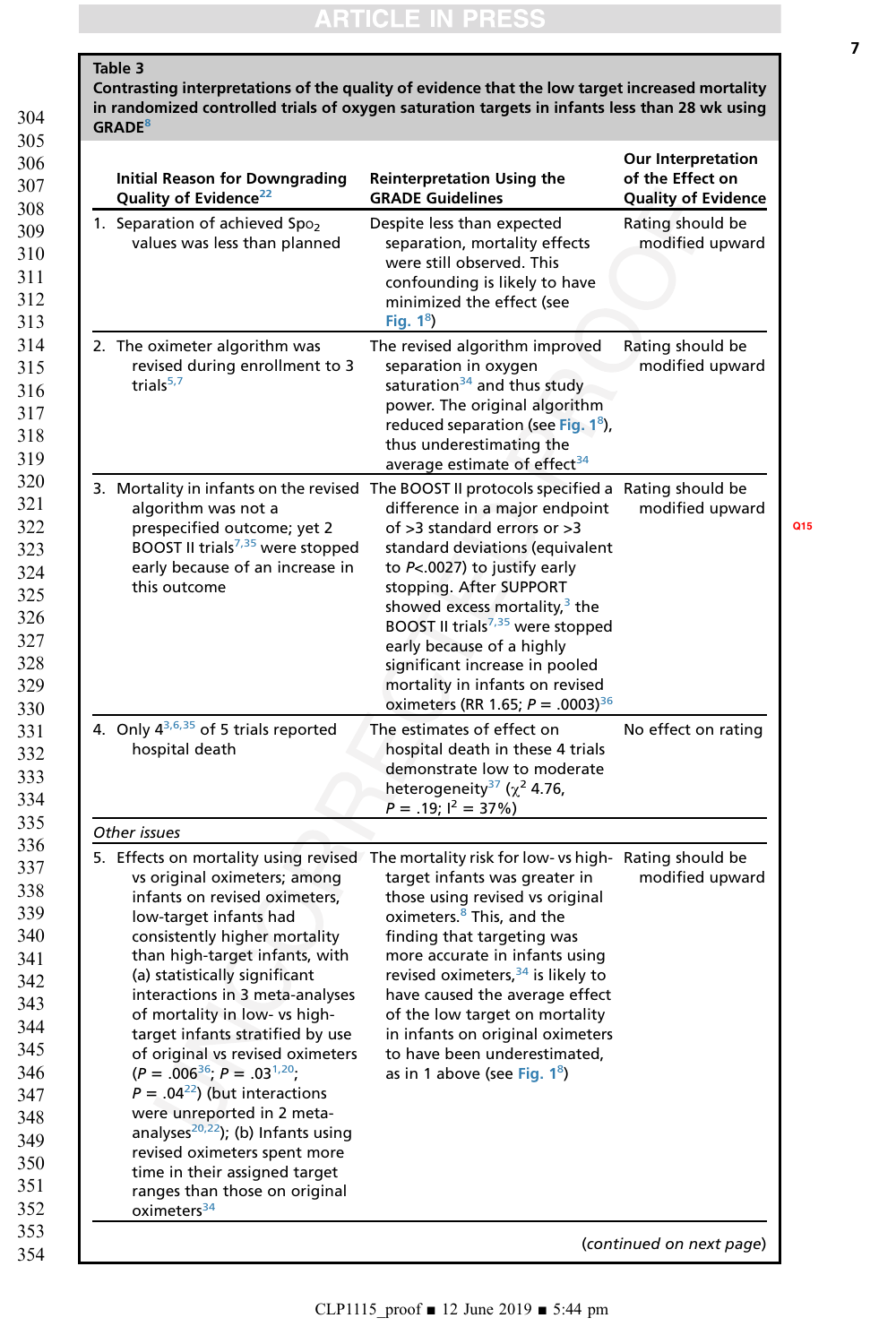| 357 |
|-----|
| 358 |
| 359 |
| 360 |
| 361 |

404 405

355 356

| Initial Reason for Downgrading<br>Quality of Evidence <sup>22</sup>                       | <b>Reinterpretation Using the</b><br><b>GRADE Guidelines</b>                                                                                                                       | <b>Our Interpretation</b><br>of the Effect on<br><b>Quality of Evidence</b> |
|-------------------------------------------------------------------------------------------|------------------------------------------------------------------------------------------------------------------------------------------------------------------------------------|-----------------------------------------------------------------------------|
| 6. What was the potential for biased None. Death was assessed<br>assessment of mortality? | without interobserver variation<br>or bias                                                                                                                                         | Shows high quality                                                          |
| 7. Was there loss to follow-up in<br>ascertainment of mortality?                          | No. 100% ascertainment of death Shows high quality<br>at 36 wk and before hospital<br>discharge                                                                                    |                                                                             |
| 8. Was the magnitude of the effect<br>on mortality large?                                 | Yes. The low target shows a 38%<br>increase in RR of death in<br>infants on revised oximeters (RR<br>1.38, 95% CI 1.13-1.68;<br>$P = .014$ <sup>1</sup> (see Fig. 1 <sup>8</sup> ) | Rating should be<br>modified upward                                         |

recommendations for practice. Of 16 guidelines, commentaries, or opinions published since SUPPORT in 2010 (see [Table 1](#page-3-0)), 15 recommended targeting a range greater than 90% or avoiding the low-target range of 85% to 89%. The exception was an editorial commentary, $^{23}$  $^{23}$  $^{23}$  which suggested that targeting an oxygen-saturation range between 85% and 95% remained acceptable. Two international surveys<sup>[32,33](#page-12-0)</sup> in approximately 500 neonatal units reported considerable variation in clinical practice, but documented recent increases of 2% to 5% in the median values for target oxygen-saturation ranges.

## CONTRASTING INTERPRETATIONS OF CURRENT RANDOMIZED EVIDENCE

The recommendation<sup>[23](#page-12-0)</sup> that an oxygen-saturation target range of 85% to 89% remained acceptable<sup>[23](#page-12-0)</sup> reflects a judgment in the systematic review of Manja and col-leagues<sup>[22](#page-12-0)</sup> that the GRADE quality of evidence that the low target increased mortality was low. This merits careful reconsideration. Reviewers may legitimately disagree  $_{Q16}$   $_{Q17}$ when interpreting quality of evidence using GRADE, which provides a transparent framework guiding the assessment process (see [Fig. 1](#page-2-0)). $8,9$  [Table 2](#page-5-0) shows judgments from 2 systematic reviews<sup>[1,22](#page-11-0)</sup> about the quality of evidence for the effect of the low target on various outcomes. [Table 3](#page-6-0) outlines the authors' reasons for reinterpreting the quality of evidence for the effect of the low target on mortality as "high" rather than "low," using GRADE. For example, a treatment effect for mortality was observed *despite* achieving the confounding effect of achieving less separation between study arms in actual oxygen saturation than planned. This supports an upward modification  $_{018}$ of the rating for quality (see [Fig. 1](#page-2-0)). 383 384 385 386 387 388 389 390 391 392 393 394 395 396

Neither the European Consensus Guidelines nor the AAP Guidance has been updated since these most recent data were published.<sup>[1,2](#page-11-0)</sup> Future recommendations may benefit from inviting coauthorship by colleagues with advanced biostatistic and epidemiologic expertise. 397 398 399 400

Future international clinical surveys $32,33$  are warranted, to assess the impact on practice of the final results of the NeOPrOM trials.<sup>[1,2](#page-11-0)</sup> Future practice may also be influenced by increasing attention to 4 issues: 401 402 403

i. The pulse oximeters in the NeOProM trials underestimate hypoxemia with progressively wider limits of accuracy as true oxygen-saturation values decrease from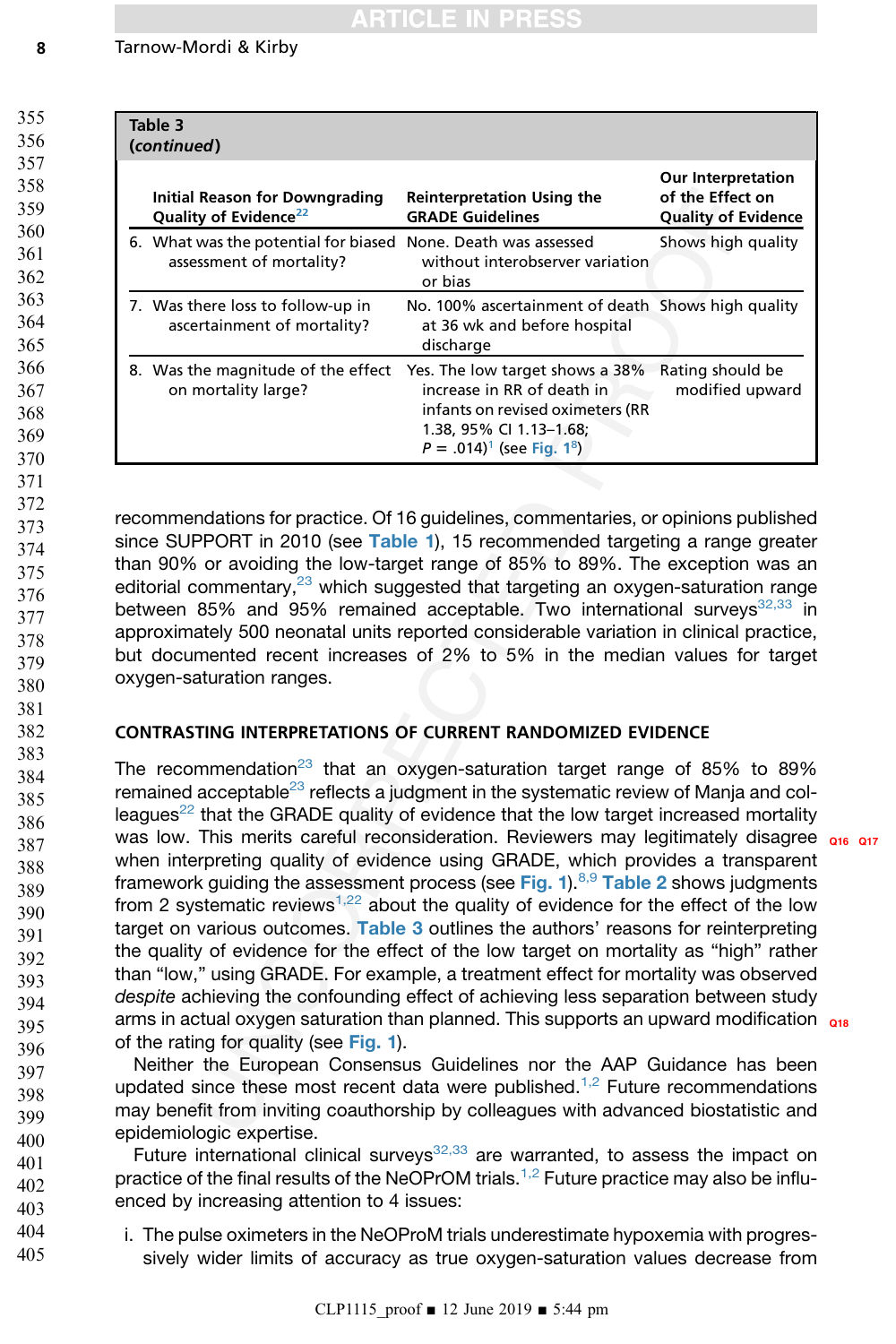## **ARTICLE IN PRES**

### Practice of Oxygen Therapy in Preterm Infants

93% to 80% (Fig. 2), exposing substantially more infants in the lower-target group to values of oxygen tension less than 50 mm Hg  $(6.7 \text{ kPa})$ .<sup>[39](#page-12-0)</sup> The study au-thors<sup>[38](#page-12-0)</sup> wrote, "The large sample size of each of these (NeOProM) trials and the *planned meta-analysis should address the question of whether infants assigned* to the lower range are at higher risk of low Pao<sub>2</sub>-induced pulmonary vasoconstric*tion, patent ductus arteriosus, abnormal neuro-developmental outcome, and potentially death. Our data may provide partial explanations if differences in shortor long-term outcomes are observed."*[38](#page-12-0) 

- ii. Targeting an intermediate oxygen-saturation range, such as 87% to 93%, is an untested practice that may increase mortality, because current oximeters permit increasingly disproportionate exposure to hypoxemia as oxygen saturation de-creases less than 93%.<sup>[7,38](#page-11-0)</sup>
- iii. At present, the most rigorously evaluated evidence for policy is that targeting an oxygen saturation of 91% to 95% is safer overall than targeting an oxygen saturation of 85% to 89%.  $1,2,7$
- iv. Future practice may also be influenced by recent analyses of the impact of original versus revised oximeters in the Australian and UK Benefits of Oxygen Satu-ration Targeting-II (BOOST II) trials.<sup>[34,40](#page-12-0)</sup> Although there was no difference in separation of median oxygen values between infants managed with original or revised oximeters,<sup>[40](#page-13-0)</sup> infants using revised oximeters spent more time within their planned pulse oximeter saturation target ranges than infants using the original oximeters  $(P<.001)$ .<sup>[34](#page-12-0)</sup> This latter finding could explain the larger mortality difference seen between low- and high-target infants managed with revised oximeters. Importantly, it suggests that average treatment effects in the BOOST II trials are underestimates, because they include data from infants managed with the original oximeters.<sup>[34](#page-12-0)</sup>





Fig. 2. Proportions of Spo<sub>2</sub> values that are  $\pm 3%$  of the corresponding Sao<sub>2</sub> value are plotted. The numbers above the x-axis on the graph denote the number of measurements at each value of Sao<sub>2</sub>. (From Rosychuk RJ, Hudson-Mason A, Eklund D, Lacaze-Masmonteil T. Discrepancies between arterial oxygen saturation and functional oxygen saturation measured with pulse oximetry in very preterm infants. Neonatology 2012;101:14–9; with permission.)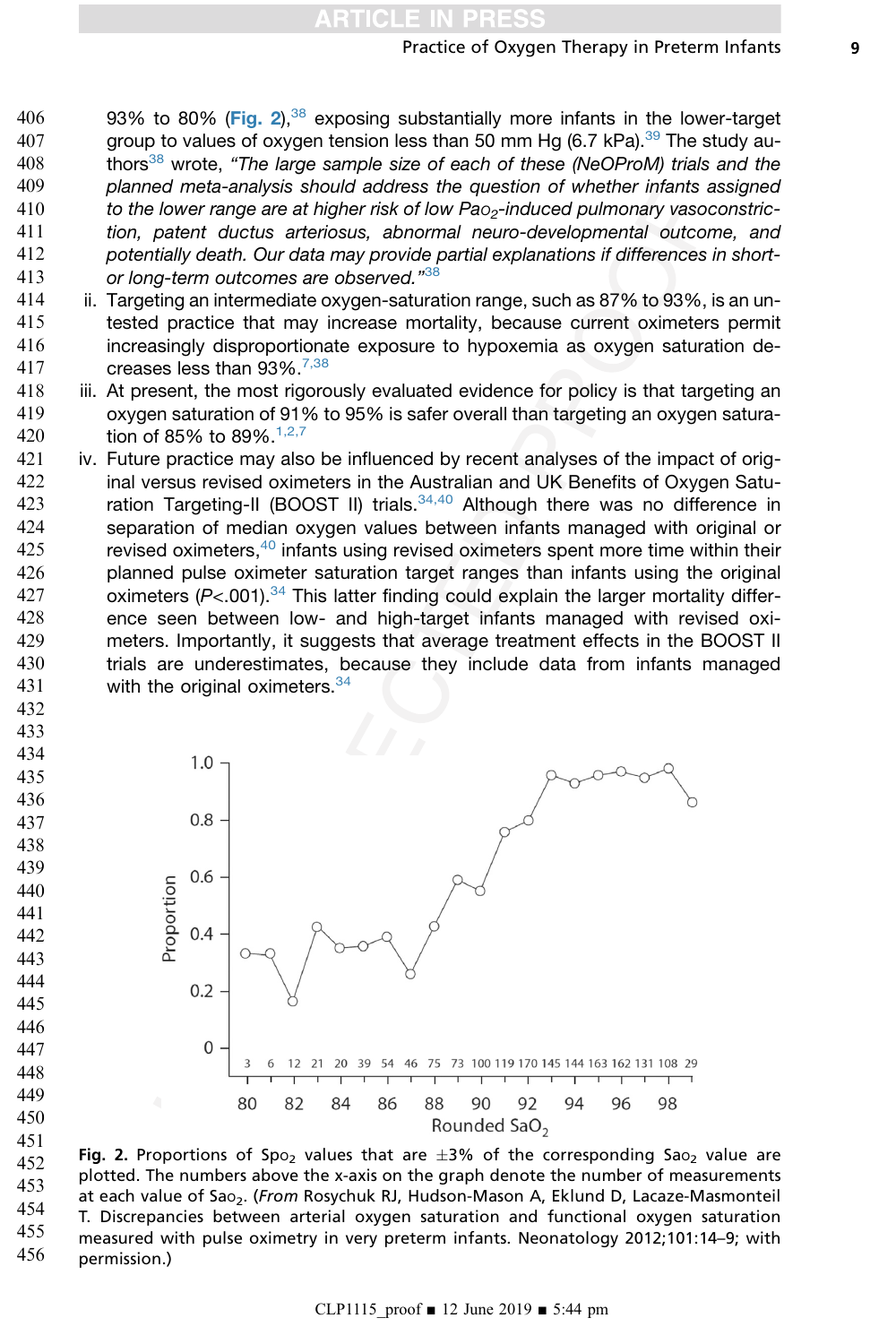<span id="page-9-0"></span>

| f<br>l                               |
|--------------------------------------|
| ļ<br>I<br>ı<br>l<br>I<br>í<br>I<br>ı |
| ì<br>١<br>¢<br>۱<br>ı<br>ï<br>ì      |
| Ī<br>١                               |
| ı<br>Ï<br>i                          |

| Table 4                                         |                                   | Sample sizes to show 10% or 20% reductions in relative risk of mortality or disability |                                                       |                                                        |                                                                   |                                                                                                                       |                                                        |                                                            |
|-------------------------------------------------|-----------------------------------|----------------------------------------------------------------------------------------|-------------------------------------------------------|--------------------------------------------------------|-------------------------------------------------------------------|-----------------------------------------------------------------------------------------------------------------------|--------------------------------------------------------|------------------------------------------------------------|
|                                                 |                                   |                                                                                        |                                                       |                                                        |                                                                   | Total Sample to Show Effect in a 2-Arm Comparison with 90%<br>Power, $2P = 0.05$ and Nonadherence to Protocol Due to: |                                                        |                                                            |
| <b>Event Rate</b><br>in Control<br>Group (C), % | <b>Event Rate</b><br>in Treatment | <b>Risk Difference</b><br>Group (T), % $(C - T = \Delta)$ , %                          | <b>Relative Risk</b><br>or Risk Ratio<br>$(RR = T/C)$ | <b>Relative Risk</b><br><b>Reduction</b><br>$(1 - RR)$ | Number<br>Needed to<br><b>Benefit or</b><br>Harm (100/ $\Delta$ ) | 0% Crossover in<br><b>Each Group (Perfect</b><br><b>Adherence to Protocol)</b>                                        | 5% Crossover in<br>Each Group (Total<br>10% Crossover) | 10% Crossover<br>in Each Group<br>(Total 20%<br>Crossover) |
| 20                                              | 16                                | 4                                                                                      | 0.8                                                   | 0.2                                                    | 25                                                                | 3868                                                                                                                  | 4776                                                   | 6044                                                       |
| 20                                              | 18                                |                                                                                        | 0.9                                                   | 0.1                                                    | 50                                                                | 16,166                                                                                                                | 19,960                                                 | 25,260                                                     |
| 10                                              |                                   |                                                                                        | 0.8                                                   | 0.2                                                    | 50                                                                | 8598                                                                                                                  | 10.616                                                 | 13,436                                                     |
| 10                                              | 9                                 |                                                                                        | 0.9                                                   | 0.1                                                    | 100                                                               | 36,136                                                                                                                | 44.164                                                 | 56,464                                                     |

Data from Sealed envelope. Trial sample size calculator. Available at: <https://www.sealedenvelope.com/power/>. Accessed 24 Jan 2018.

Tarnow-Mordi & Kirby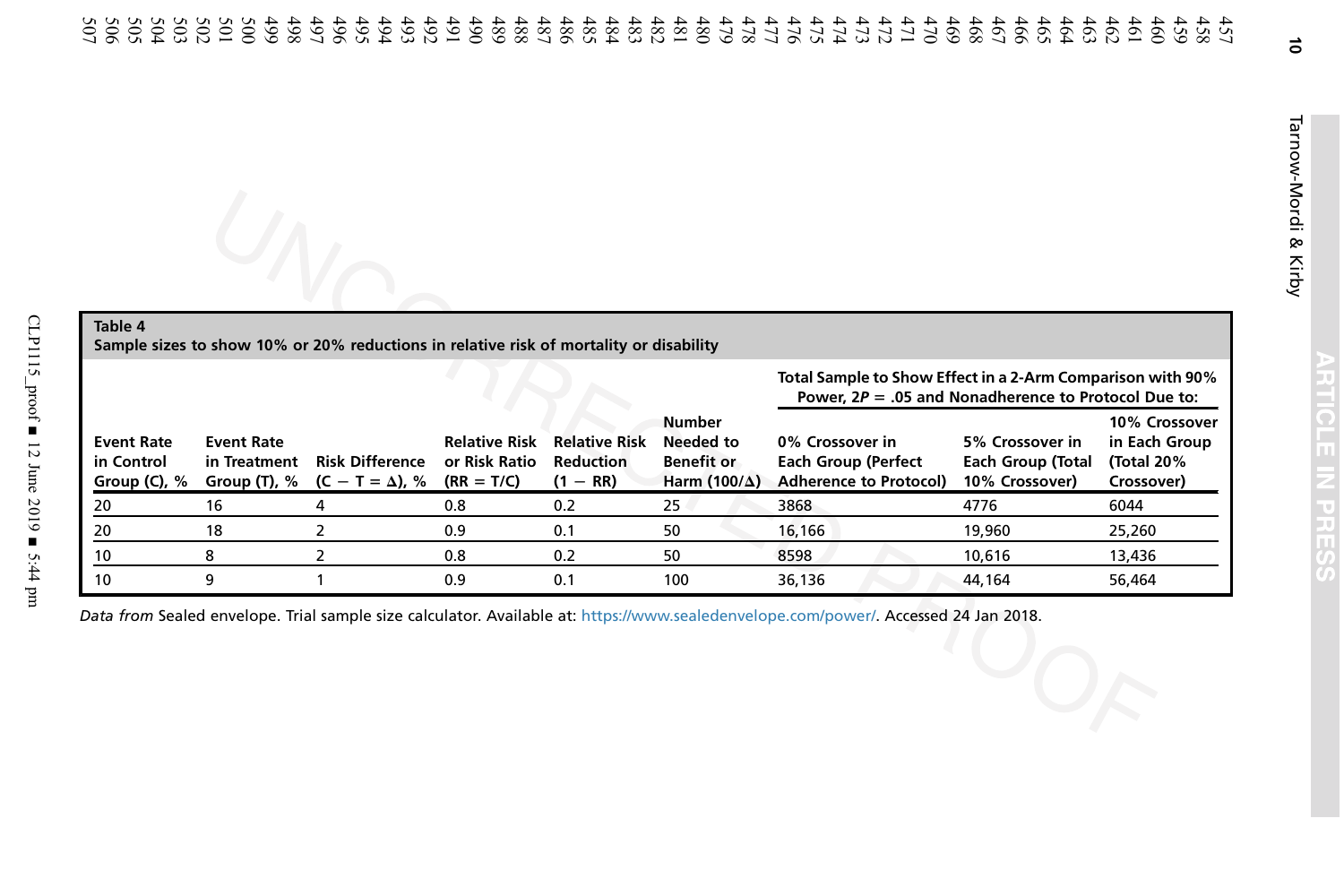#### LACK OF EVIDENCE FROM TRIALS IN MODERATELY PRETERM OR LATE PRETERM INFANTS 508 509

No trials or systematic reviews have evaluated the effects of different oxygen saturation targets or saturation alarm limits on short- or long-term outcomes in preterm infants of 28 to 36 weeks' gestation, who may outnumber extremely preterm infants of less than 28 weeks' gestation by 10-fold or 20-fold.<sup>[41](#page-13-0)</sup> This represents a major evi-  $_{019}$ dence gap. 510 511 512 513 514 515

#### OBTAINING EVIDENCE FOR FUTURE RECOMMENDATIONS ON OXYGEN TARGETS IN PRETERM INFANTS 516 517 518

In 1998, Peto and Baigent wrote,<sup>[42](#page-13-0)</sup> "...medical research needs to find practicable ways *of greatly increasing the size of randomized studies; otherwise moderate but worthwhile benefits will continue to be missed* .*"* As event rates fall, if mortality and disability are to improve further, large, well-designed perinatal trials with increasingly large sample sizes will be needed. $43$  [Table 4](#page-9-0) illustrates the sample sizes needed to detect moderate, worthwhile reductions of 10% and 20% in key outcomes, such as mortality or disability, with adequate power and realistic rates of nonadherence to pro-tocol.<sup>[44](#page-13-0)</sup> This might mean about 1 additional survivor without major disability for every  $_{0.20}$ 50 to 100 patients treated, which many would consider worthwhile for a widely available, affordable treatment like oxygen. All this underlines the need for increasing international collaboration, a major goal of the newly conceived ALPHA Collaboration for *A*dvancing *L*arge, collectively *P*rioritized perinatal trials of *H*ealth outcomes *A*ssessment.[45–47](#page-13-0) 519 520 521 522 523 524 525 526 527 528 529 530 531

| <b>Best Practices</b>                               |                                                                                                                                                                                                                                                                                                                                                                                                                                                                                                                                                                                         |
|-----------------------------------------------------|-----------------------------------------------------------------------------------------------------------------------------------------------------------------------------------------------------------------------------------------------------------------------------------------------------------------------------------------------------------------------------------------------------------------------------------------------------------------------------------------------------------------------------------------------------------------------------------------|
| qestation?                                          | What is the current practice for oxygen saturation targeting in infants of less than 28 weeks'                                                                                                                                                                                                                                                                                                                                                                                                                                                                                          |
| 95.30,31                                            | Surveys conducted in 2015 and 2016 in more than 500 NICUs showed wide variation in practice,<br>with between 60% and 81% of NICUs having increased their median oxygen saturation target<br>ranges by 2% to 5%. <sup>32,33</sup> The most up-to-date guidance for practice, published since the<br>NeOProM Collaboration results in 2017 and 2018, <sup>1,2</sup> recommends a target range of 91 to                                                                                                                                                                                    |
|                                                     | What changes in current practice are likely to improve outcomes?                                                                                                                                                                                                                                                                                                                                                                                                                                                                                                                        |
|                                                     | Targeting an oxygen saturation of 91% to 95% will reduce mortality and necrotizing<br>enterocolitis and increase retinopathy without increasing blindness or disability, compared<br>with targeting an oxygen saturation of 85% to 89%. <sup>1,2,7</sup> Targeting an intermediate oxygen-<br>saturation range, such as 87% to 93%, is an untested practice that may increase mortality<br>compared with targeting 91% to 95%, because current oximeters permit increasingly<br>disproportionate exposure to hypoxemia as oxygen saturation decreases to less than 93%. <sup>7,38</sup> |
| Is there a Clinical Algorithm? No.                  |                                                                                                                                                                                                                                                                                                                                                                                                                                                                                                                                                                                         |
|                                                     | New trials are needed in infants of 28.0 to 35.6 weeks' gestation to determine which targets<br>minimize mortality and NEC and ROP. However, the incidence of ROP is likely to be<br>proportionately much lower than the incidence of the first 2 outcomes in these infants.                                                                                                                                                                                                                                                                                                            |
| <b>Major Recommendations:</b>                       |                                                                                                                                                                                                                                                                                                                                                                                                                                                                                                                                                                                         |
| gestation.                                          | Adopt a target range of 91% to 95% for oxygen saturation in infants less than 28 weeks'                                                                                                                                                                                                                                                                                                                                                                                                                                                                                                 |
|                                                     | Rating for the Strength of the Evidence: High. <sup>1</sup>                                                                                                                                                                                                                                                                                                                                                                                                                                                                                                                             |
| Bibliographic Source(s): Refs. <sup>1,2,34,38</sup> |                                                                                                                                                                                                                                                                                                                                                                                                                                                                                                                                                                                         |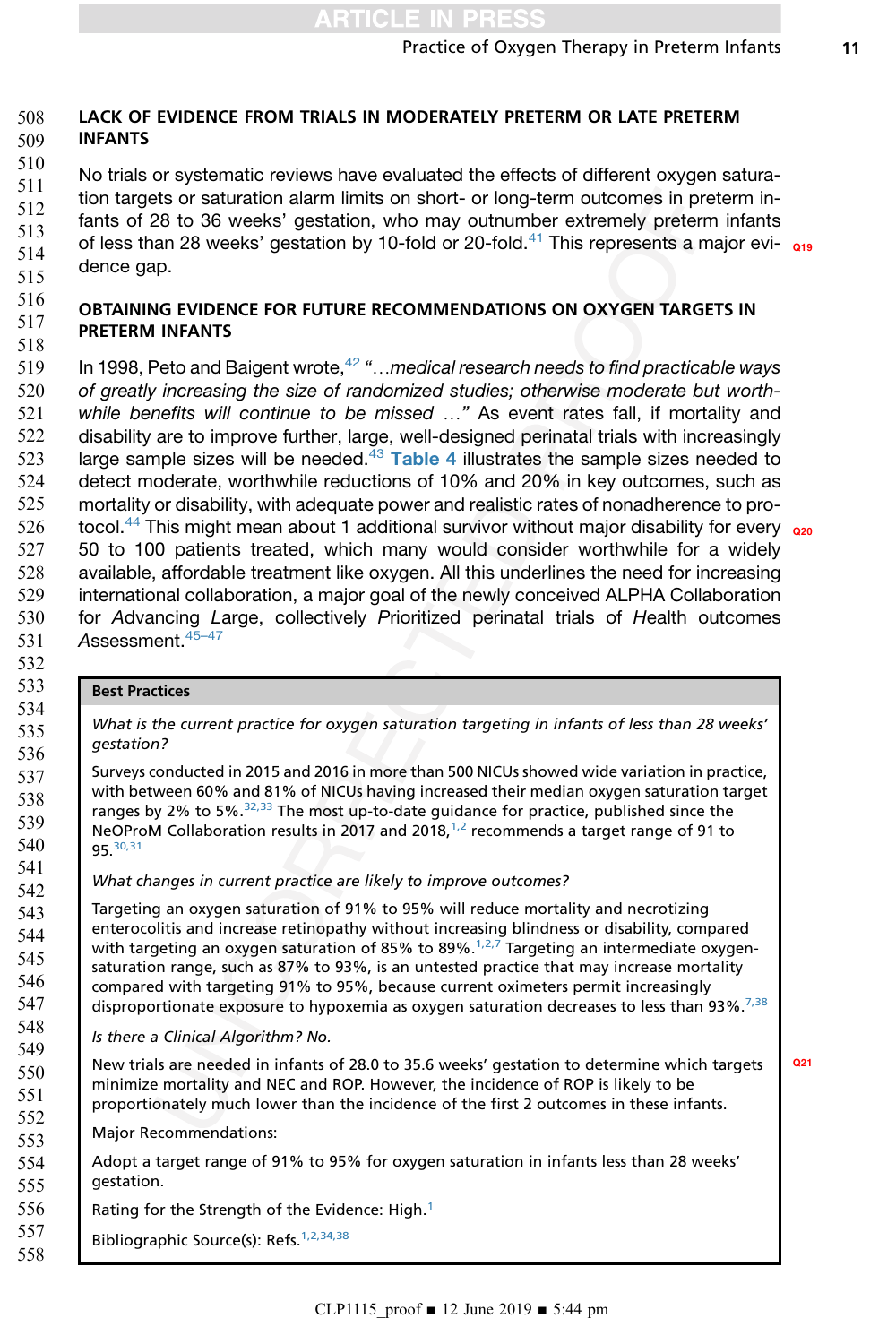#### <span id="page-11-0"></span>**REFERENCES** 559

- 1. Askie LM, Darlow BA, Davis PG, et al. Effects of targeting lower versus higher arterial oxygen saturations on death or disability in preterm infants. Cochrane Database Syst Rev 2017;(4):CD011190.
	- 2. Askie LM, Darlow BA, Finer N, et al. Association between oxygen saturation targeting and death or disability in extremely preterm infants in the neonatal oxygenation prospective meta-analysis collaboration. JAMA 2018;319:2190–201.
	- 3. Carlo WA, Finer NN, Walsh MC, et al. Target ranges of oxygen saturation in extremely preterm infants. N Engl J Med 2010;362:1959–69.
		- 4. Vaucher YE, Peralta-Carcelen M, Finer NN, et al. Neurodevelopmental outcomes in the early CPAP and pulse oximetry trial. N Engl J Med 2012;367:2495–504.
	- 5. Schmidt B, Whyte RK, Asztalos EV, et al. Effects of targeting higher vs lower arterial oxygen saturations on death or disability in extremely preterm infants: a randomized clinical trial. JAMA 2013;309:2111–20.
	- 6. Darlow BA, Marschner SL, Donoghoe M, et al. Randomized controlled trial of oxygen saturation targets in very preterm infants: two year outcomes. J Pediatr 2014;165:30–5.e2.
	- 7. Tarnow-Mordi W, Stenson B, Kirby A, et al, BOOST II Australia and BOOST II UK Collaborative Study Groups. Outcomes of two trials of oxygen-saturation targets in preterm infants. N Engl J Med  $2016;374:749-60$ .
	- 8. Guyatt G, Oxman AD, Akl EA, et al. GRADE guidelines: 1. Introduction-GRADE evidence profiles and summary of findings tables. J Clin Epidemiol 2011;64: 383–94.
		- 9. Balshem H, Helfand M, Schunemann HJ, et al. GRADE guidelines: 3. Rating the quality of evidence. J Clin Epidemiol 2011;64:401–6.
- 10. Guyatt GH, Oxman AD, Kunz R, et al. What is "quality of evidence" and why is it important to clinicians? BMJ 2008;336:995–8.
- 11. Guyatt GH, Oxman AD, Kunz R, et al. Going from evidence to recommendations. BMJ 2008;336:1049–51.
- 12. Askie LM, Brocklehurst P, Darlow BA, et al. NeOProM: neonatal oxygenation prospective meta-analysis collaboration study protocol. BMC Pediatr 2011;11:6.
- 13. Saugstad OD, Speer CP, Halliday HL. Oxygen saturation in immature babies: revisited with updated recommendations. Neonatology 2011;100:217–8.
- 14. Bashambu MT, Bhola M, Walsh M. Evidence for oxygen use in preterm infants. Acta Paediatr 2012;101:29–33.
	- 15. Askie LM. Optimal oxygen saturations in preterm infants: a moving target. Curr Opin Pediatr 2013;25:188–92.
- 16. Polin RA, Bateman D. Oxygen-saturation targets in preterm infants. N Engl J Med 2013;368:2141–2.
- 17. Bancalari E, Claure N. Oxygenation targets and outcomes in premature infants. JAMA 2013;309:2161–2.
- 18. Stenson BJ. Oxygen targets for preterm infants. Neonatology 2013;103:341–5. 603
- 19. Sweet DG, Carnielli V, Greisen G, et al. European consensus guidelines on the management of neonatal respiratory distress syndrome in preterm infants–2013 update. Neonatology 2013;103:353–68. 604 605 606
- 20. Saugstad OD, Aune D. Optimal oxygenation of extremely low birth weight infants: a meta-analysis and systematic review of the oxygen saturation target studies. Neonatology 2014;105:55–63. 607 608 609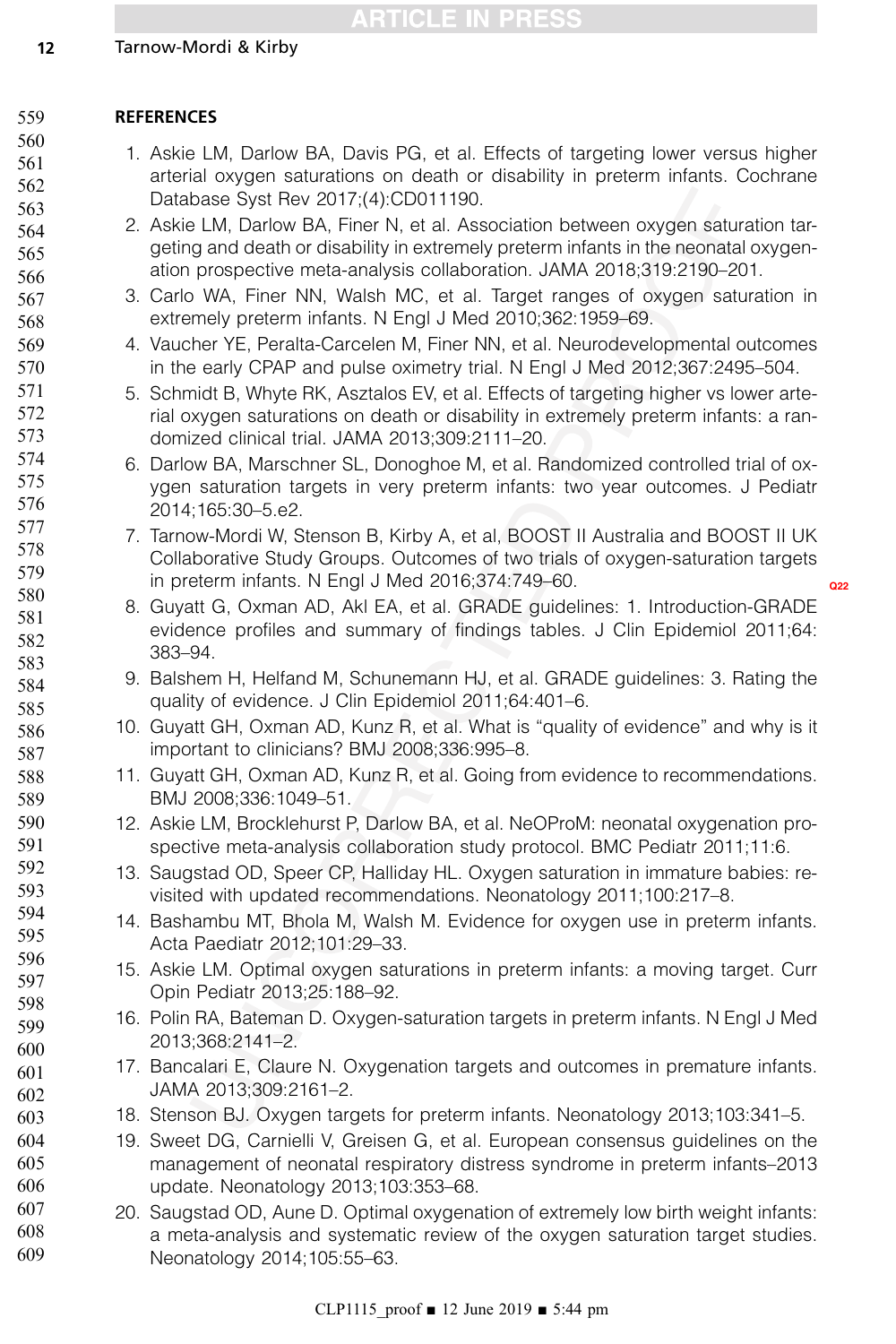## **ARTICLE IN PRESS**

- <span id="page-12-0"></span>21. Schmidt B, Whyte RK, Roberts RS. Trade-off between lower or higher oxygen saturations for extremely preterm infants: the first benefits of oxygen saturation targeting (BOOST) II trial reports its primary outcome. J Pediatr 2014;165:6–8. 610 611 612
- 22. Manja V, Lakshminrusimha S, Cook DJ. Oxygen saturation target range for extremely preterm infants: a systematic review and meta-analysis. JAMA Pediatr 2015;169:332–40. 613 614 615
- 23. Synnes A, Miller SP. Oxygen therapy for preterm neonates: the elusive optimal target. JAMA Pediatr 2015;169:311–3. 616 617
- 24. Isaacs D. Optimal oxygen saturation target for preterm infants. J Paediatr Child Health 2016;52:783. 618 619
- 25. Stenson BJ. Oxygen saturation targets for extremely preterm infants after the NeOProM trials. Neonatology 2016;109:352–8. 620 621
- 26. Cummings JJ, Polin RA, Committee On F, et al. Oxygen targeting in extremely low birth weight infants. Pediatrics 2016;138 [pii:e20161576]. 622 623
- 27. Deschmann E, Norman M. Oxygen-saturation targets in extremely preterm infants. Acta Paediatr 2017;106:1014. 624 625
- 28. Manja V, Saugstad OD, Lakshminrusimha S. Oxygen saturation targets in preterm infants and outcomes at 18-24 months: a systematic review. Pediatrics 2017;139 [pii:e20161609]. 626 627 628
- 29. Sweet DG, Carnielli V, Greisen G, et al. European consensus guidelines on the management of respiratory distress syndrome—2016 update. Neonatology 2017;111:107–25. 629 630 631
- 30. Bizzarro MJ. Optimizing oxygen saturation targets in extremely preterm infants. JAMA 2018;319:2173–4. 632 633
- 31. Stenson B, Saugstad OD. Oxygen treatment for immature infants beyond the delivery room: lessons from randomized studies. J Pediatr 2018;200:12–8. 634 635
- 32. Huizing MJ, Villamor-Martinez E, Vento M, et al. Pulse oximeter saturation target limits for preterm infants: a survey among European neonatal intensive care units. Eur J Pediatr 2017;176:51–6. 636 637 638
- 33. Darlow BA, Vento M, Beltempo M, et al. Variations in oxygen saturation targeting, and retinopathy of prematurity screening and treatment criteria in neonatal intensive care units: an international survey. Neonatology 2018;114:323–31. 639 640 641
- 34. Stenson BJ, Donoghoe M, Brocklehurst P, et al. Pulse oximeter saturation targeting and oximeter changes in the benefits of oxygen saturation targeting (BOOST)-II Australia and BOOST-II UK oxygen trials. J Pediatr 2019;204: 301–4.e2. 642 643 644 645
- 35. Stenson BJ, Tarnow-Mordi WO, Darlow BA, et al. For the Boost II United Kingdom, Australian and New Zealand Collaborative Groups. Oxygen saturation and outcomes in preterm infants. N Engl J Med 2013;368:2094–104. 646 647 648
- 36. Stenson B, Brocklehurst P, Tarnow-Mordi W, et al. Australian BIIt, New Zealand BIIt. Increased 36-week survival with high oxygen saturation target in extremely preterm infants. N Engl J Med 2011;364:1680–2. 649 650 651
- 37. Ryan R, Hill S. How to GRADE the quality of the evidence. Cochrane Consumers and Communication Group; 2016. Available at: [http://cccrg.cochrane.org/author](http://cccrg.cochrane.org/author-resources)[resources](http://cccrg.cochrane.org/author-resources). Accessed December 2016. 652 653 654
- 38. Rosychuk RJ, Hudson-Mason A, Eklund D, et al. Discrepancies between arterial oxygen saturation and functional oxygen saturation measured with pulse oximetry in very preterm infants. Neonatology 2012;101:14–9. 655 656 657
- 39. Quine D, Stenson BJ. Arterial oxygen tension (Pao2) values in infants <29 weeks of gestation at currently targeted saturations. Arch Dis Child Fetal Neonatal Ed 2009;94:F51–3. 658 659 660